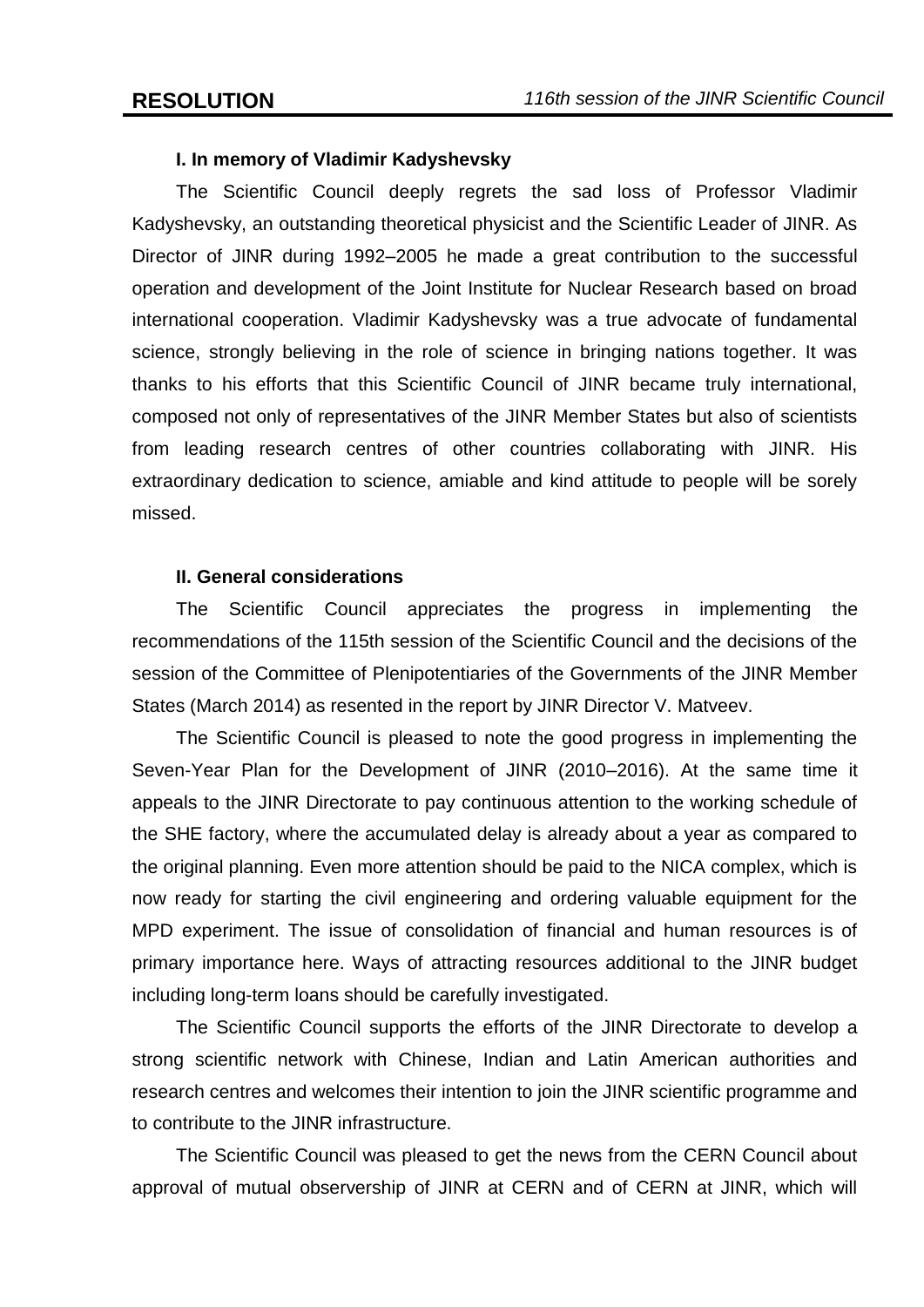further promote and intensify the cooperation between CERN and JINR.

## **III. Recommendations on reported activities**

The Scientific Council takes note of the report "Progress of research in the field of neutrino physics and astrophysics" presented by DLNP Director V. Bednyakov. The Scientific Council appreciates the events which were recently organized by the JINR and DLNP Directorates: the joint session of the PACs for Particle Physics and Nuclear Physics for the assessment of the JINR Neutrino Physics Programme and the meeting of the Scientific Advisory Committee for the Baikal Experiment with its important recommendations and new international participants of the experiment. These meetings were conducted in order to implement the recommendations of the 115th session of the Scientific Council concerning international expertise and consolidation of the JINR Neutrino Programme and the determination of prospects for JINR's new basic facility –– the GVD neutrino telescope in Lake Baikal.

The Scientific Council is pleased to note the readiness of the joint JINR–INR RAS team of the Baikal experiment to complete deployment of the first cluster of GVD ("Dubna cluster") in 2015 and to put it into operation.

The Scientific Council welcomes DLNP's recent achievements with the DANSS experiment at the Kalinin Nuclear Power Plant and expects the first interesting results in 2015.

The Scientific Council recommends that the JINR Directorate support the future implementation of the JINR Neutrino Programme with the resource requirements estimated by DLNP for the next 3–5 years.

The Scientific Council takes note of the report "Progress of construction of a Factory of Superheavy Elements (SHE)" presented by FLNR Director S. Dmitriev. The Scientific Council commends the efforts being undertaken by JINR to build the SHE factory, noting, in particular, that completion of work related to construction of elements of the DC-280 cyclotron is currently coming to the forefront and that construction of the experimental hall of the SHE factory has recently been accelerated. The Scientific Council recommends that the JINR and FLNR Directorates continue to work towards the elimination of the construction delay in order to meet the schedule adopted under the Seven-Year Plan for the Development of JINR.

The Scientific Council takes note of the report "User policy of the Laboratory of Information Technologies" presented by LIT Director V. Korenkov. The Scientific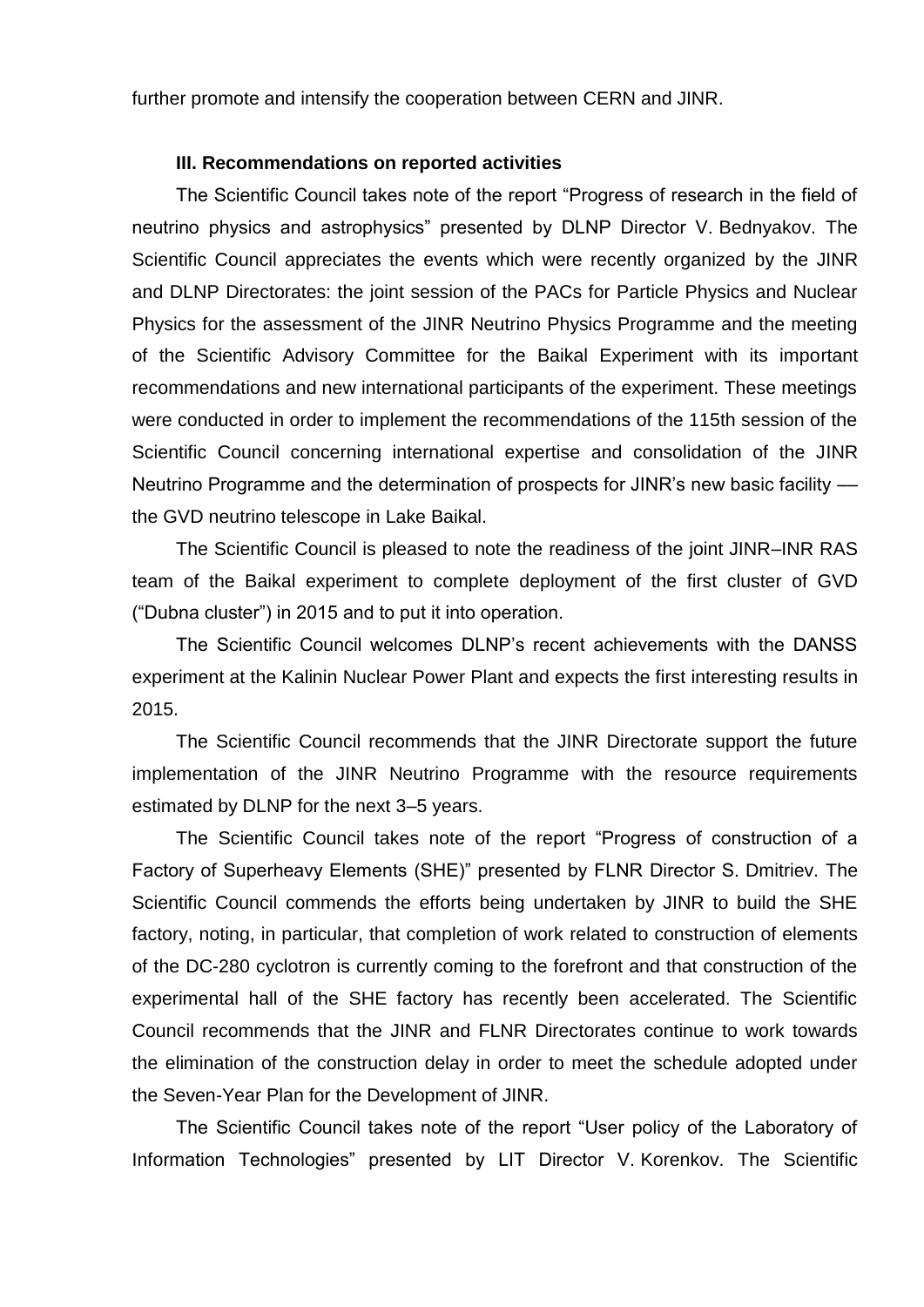Council supports the efforts of LIT aimed at creating a first-class IT facility to meet the present and future challenges of JINR.

The Scientific Council takes note of the report "Status of the BM@N project" presented by VBLHEP Leading Researcher M. Kapishin, and supports the plan for implementing the project. The Scientific Council welcomes the establishment of a management team for the project and of a Detector Advisory Committee (DAC) whose first working meeting with the BM@N team took place at JINR on 24 June 2014. The Scientific Council requests a report from this DAC at the next session.

## **IV. Recommendations in connection with the PACs**

The Scientific Council concurs with the recommendations made by the PACs at their June 2014 meetings as reported at this session by I. Tserruya, Chairperson of the PAC for Particle Physics (through teleconference), W. Greiner, Chairperson of the PAC for Nuclear Physics, and by O. Belov, Scientific Secretary of the PAC for Condensed Matter Physics.

#### Particle Physics Issues

The Scientific Council recognizes the progress achieved by the VBLHEP towards implementation of the Nuclotron-NICA project, in particular: the beginning of production of superconducting magnets for the NICA and FAIR projects, the progress with the KRION-6T heavy-ion source and the source of polarized particles, the preparations for the assembly of the new heavy-ion Linac expected to be fully delivered by June 2015, and the ongoing efforts towards finalizing the construction documents for the NICA collider building in order to sign the contract with the general contractor.

The Scientific Council appreciates the successful completion of the R&D for the preparation of the technical projects for the MPD main subsystems. It also notes the progress towards preparation of the BM@N project.

The Scientific Council welcomes the presentation of the Letter of Intent "Spin physics experiments at NICA-SPD with polarized proton and deuteron beams" and the first steps toward the formation of an international collaboration around the SPD experiment. This experiment is regarded as an essential part of the NICA research programme, and the NICA-SPD team is encouraged to prepare a full proposal.

The Scientific Council supports the PAC's recommendations on the continuation of ongoing projects and new activities as outlined in the PAC report.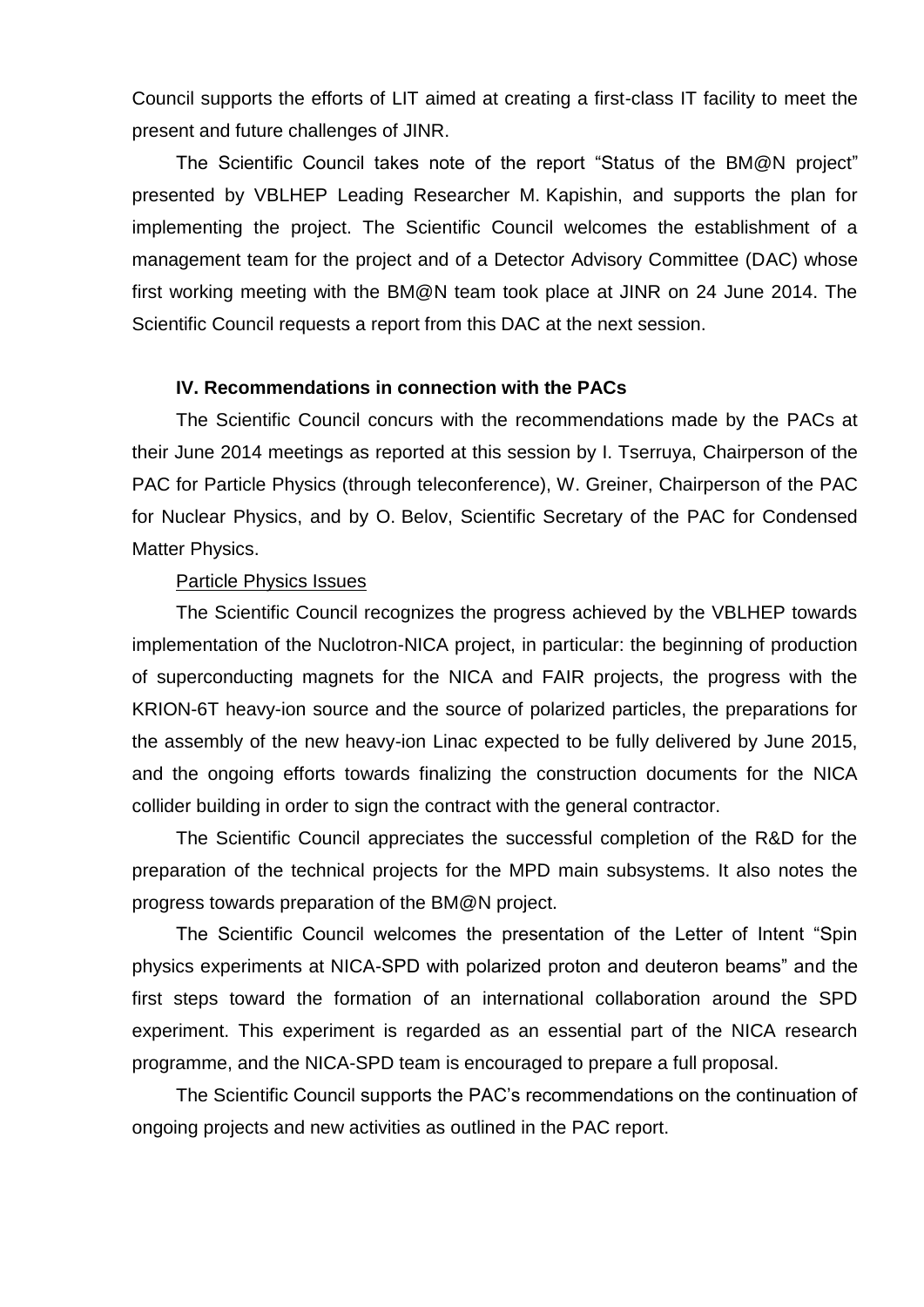The Scientific Council highly appreciates the success of the CERN–JINR Teacher Programme Collaboration and supports the proposal to extend this educational programme.

#### Nuclear Physics Issues

The Scientific Council highly appreciates the results of investigations conducted by the FLNR staff under the theme "Synthesis and properties of nuclei at stability limits", which concern, in particular, the synthesis of Element 117 and experimental work confirming the discoveries of elements 113 and 115; investigation of chemical properties of Element 113; study of fission and quasi-fission mechanisms, as well as production of neutron-rich nuclei in multi-nucleon transfer reactions; research of the structure of light nuclei  $10$ He,  $6$ Be beyond the limits of nuclear stability; theoretical studies of nuclear structure and nuclear reaction mechanisms. The Scientific Council supports the PAC's recommendation on the extension of this theme for two more years (2015–2016), with first priority, in order to harmonize it with the JINR Seven-Year Development Plan.

#### Common Issues

The Scientific Council endorses the results of the joint session of the PAC for Particle Physics and the PAC for Nuclear Physics for the assessment of the JINR Neutrino Physics Programme, which was held on 26 June 2014. The Scientific Council supports the PACs' recommendations to the DLNP Directorate to accelerate its efforts towards concentration of resources in selected directions and to prioritize all the neutrino projects in which JINR is involved according to the following criteria: (i) scientific merit and discovery potential, (ii) resources involved (manpower and finances), (iii) visibility of JINR participation, (iv) competitiveness and timeliness with other international projects.

As far as the Baikal experiment is concerned, the Scientific Council supports the continuation of the project evaluation regarding science, feasibility, cost, construction issues, milestones as well as synergies and competition with existing and planned international projects.

## Condensed Matter Physics Issues

The Scientific Council appreciates the efforts being undertaken by the FLNP staff to further develop the IBR-2 facility and to upgrade the spectrometers. In particular, it notes the results of beam characteristic measurements following the modernization of the IBR-2 reactor, the advancing of new techniques for the pulsed neutron sources, and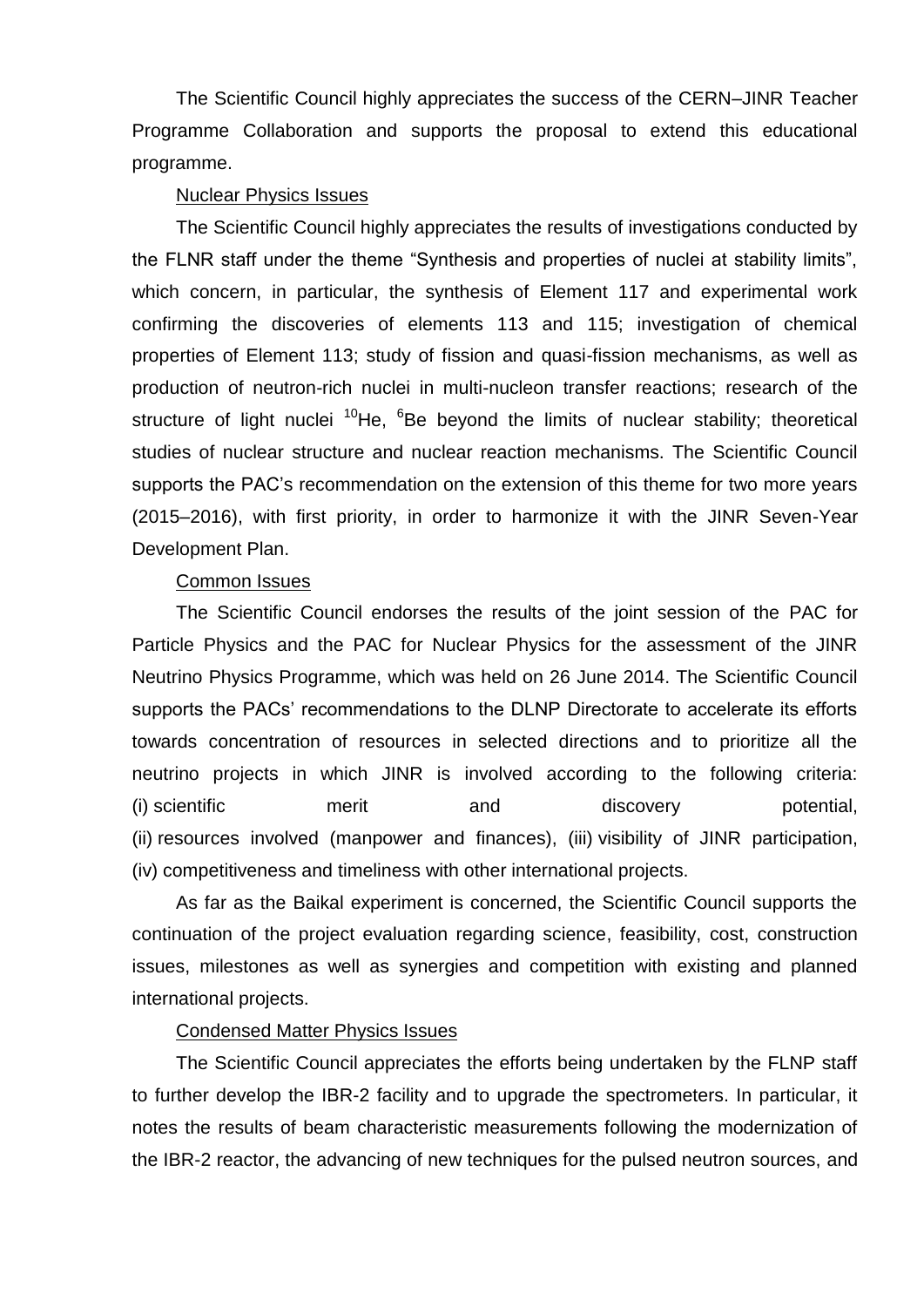a wide range of new research topics useful for developing the experimental capabilities of the spectrometer complex.

The Scientific Council supports the activities planned within the new themes "Development of Experimental Facilities for Condensed Matter Investigations with Beams of the IBR-2", "Investigations of Condensed Matter by Modern Neutron Scattering Methods" and within the new projects "Development of PTH sample environment system for the DN-12 diffractometer at the IBR-2 facility", "Isotopeidentifying neutron reflectometry at the IBR-2 facility" proposed for implementation in 2015–2017.

The Scientific Council supports the PAC's recommendations on the extension of the themes "Research on the Biological Effect of Heavy Charged Particles with Different Energies" and "Multimodal Platform for Raman and Nonlinear Optical Microscopy and Microspectroscopy for Condensed Matter Studies" for 2015–2017 and the opening of the corresponding projects. The Scientific Council welcomes continuation of studies within the theme "Radiation Effects and Physical Basis of Nanotechnology, Radioanalytical and Radioisotope Investigations at the FLNR Accelerators" for 2015– 2016 and the opening of the new theme and project "Novel Semiconductor Detectors for Fundamental and Applied Research" for 2015–2017.

### Reports by young scientists

The Scientific Council notes with interest the following reports by young scientists, which were selected by the PACs for presentation at this session: "The NA48/2 experiment at CERN", "Production of doubly magic nucleus <sup>100</sup>Sn in fusion reactions via particle and cluster emission channels", and "Meteorites as catalysts of the prebiotic synthesis of biomolecules from formamide under radiation exposure". The Scientific Council thanks the speakers: A. Korotkova, Sh. Kalandarov, and M. Kapralov, respectively, for their excellent presentations. The Scientific Council welcomes similar reports in the future.

### **V. Memberships of the PACs**

As proposed by the JINR Directorate, the Scientific Council appoints M. Dubničkova (Comenius University, Bratislava, Slovakia) and T. Perring (RAL, Didcot, United Kingdom) as new members of the PAC for Condensed Matter Physics for a term of three years.

The Scientific Council thanks the outgoing member V. Lisý (University of Košice, Slovakia) for his successful work as member of this PAC.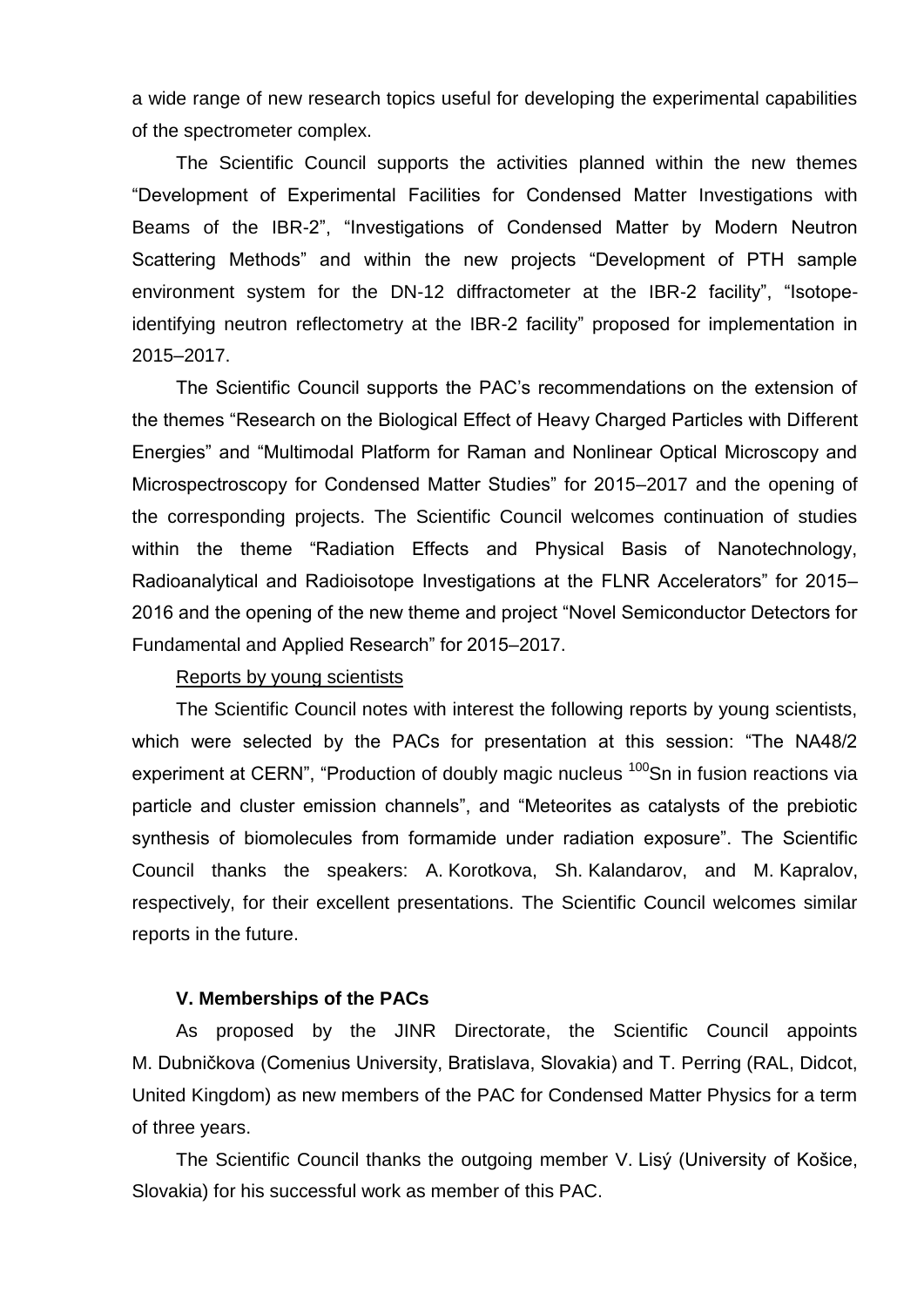#### **VI. Awards**

The Scientific Council congratulates Professors S. Enkhbat and R. Maier on the award of the title "Honorary Doctor of JINR".

The Scientific Council endorses the proposal of the JINR Directorate to award the title "Honorary Doctor of JINR" to Professors B. Sharkov (Russia), Gh. Stratan (Romania), and Tran Thanh Van (Vietnam/France), in recognition of their outstanding contributions to the advancement of science and the education of young scientists.

The award of the V. Dzhelepov Prize took place at the session. The Jury has conferred it upon JINR scientists V. Bystritsky, V. Kadyshevsky and M. Sapozhnikov for their series of papers "Application of Nuclear Physics Methods for the Identification of Complex Chemical Substances".

The Scientific Council congratulates the laureates of the JINR prizes for 2013 winners of the annual scientific research competition in the fields of theoretical physics, experimental physics, physics instruments and methods, and applied physics.

The Scientific Council congratulates JINR on being awarded a commemorative medal for its long-term cooperation with the Comenius University in Bratislava, on the occasion of the 95th anniversary of this University. The medal was received from the Plenipotentiary of Slovakia to JINR, S. Dubnička.

The Scientific Council congratulates Professor I. Golutvin on being awarded the P. Cherenkov Prize of the Russian Academy of Sciences for his outstanding contribution to the success of the CMS experiment at CERN as leader of the RDMS CMS collaboration.

# **VII. Elections and announcement of vacancies in the directorates of JINR laboratories**

The Scientific Council elected V. Kekelidze as Director of the Veksler and Baldin Laboratory of High Energy Physics (VBLHEP) and E. Krasavin as Director of the Laboratory of Radiation Biology (LRB), each for a term of five years.

The Scientific Council announces the vacancies of the positions of Deputy Directors of VBLHEP and LRB. The endorsement of the appointment for these positions will take place at the 117th session of the Scientific Council.